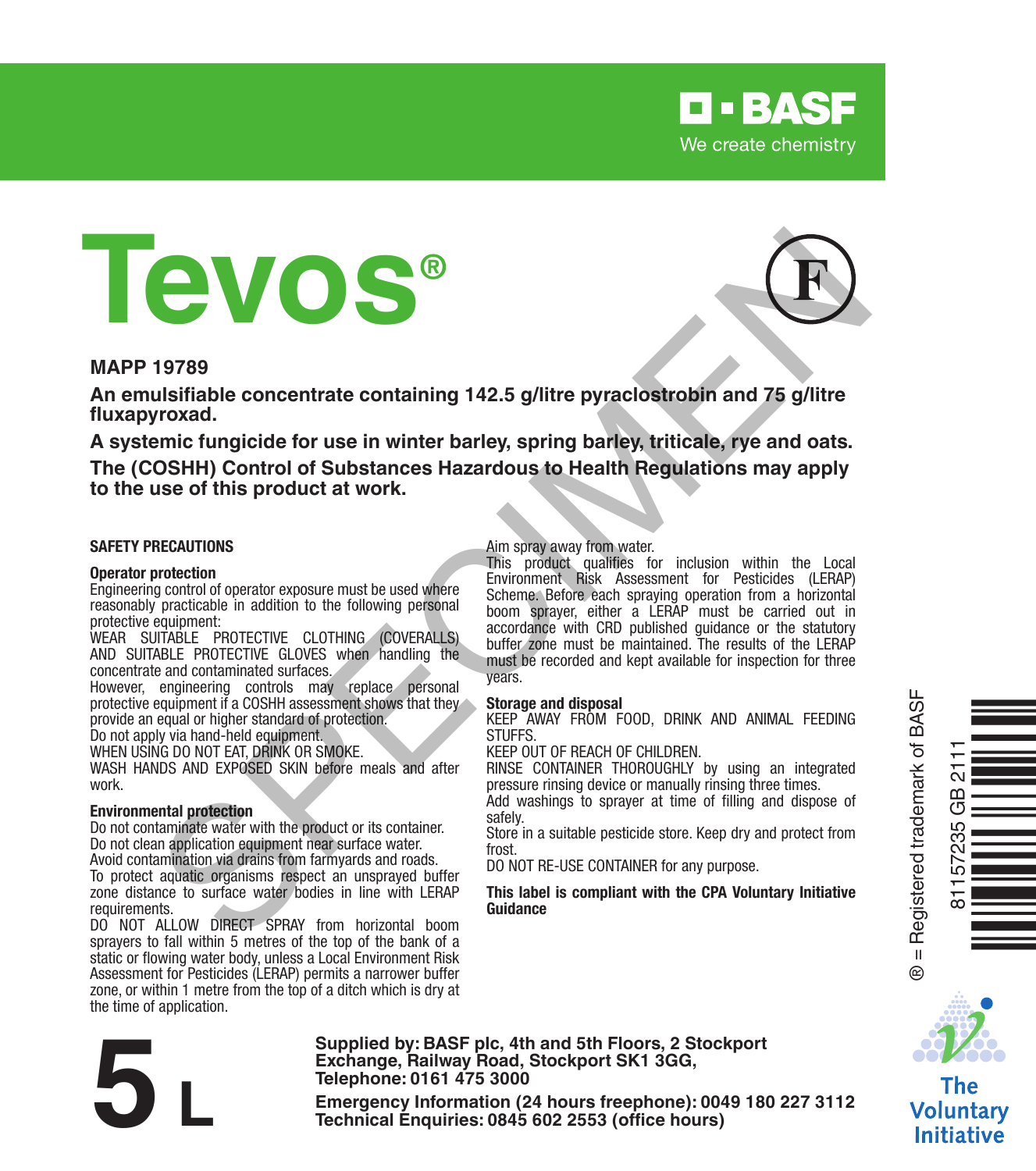## **Tevos® An emulsifiable concentrate containing 142.5 g/litre pyraclostrobin and 75 g/litre fluxapyroxad. Warning Harmful if swallowed. Harmful if inhaled. May cause respiratory irritation. May cause harm to breast-fed children. Very toxic to aquatic life with long lasting effects.** Use only outdoors or in a well-ventilated area. If medical advice is needed, have product container or label at hand. IF INHALED: Remove person to fresh air and keep comfortable for breathing. IF exposed or concerned: Call a POISON CENTRE or doctor/ physician. Store in a well-ventilated place. Keep container tightly closed. Dispose of contents/container to a licensed hazardous-waste disposal contractor or collection site except for empty clean containers which can be disposed of as non-hazardous waste. Contains propanoic acid, 2-hydroxy-, 2-ethylhexyl ester, (2S)-. May produce an allergic reaction Se respiratory irriticalor.<br>
See harm to breast-fed children.<br>
it is to aquatic life with long lasting effects.<br>
al advice is needed, have product container or label at hand.<br>
LED: Remove person to fresh air and keep comfo

**To avoid risks to human health and the environment, comply with the instructions for use.**

| <b>IMPORTANT INFORMATION</b>                                  |                                   |                                             |                                                                           |                                                     |  |  |  |  |
|---------------------------------------------------------------|-----------------------------------|---------------------------------------------|---------------------------------------------------------------------------|-----------------------------------------------------|--|--|--|--|
| FOR USE ONLY AS AN AGRICULTURAL FUNGICIDE, as directed below: |                                   |                                             |                                                                           |                                                     |  |  |  |  |
| <b>Crops</b>                                                  | <b>Maximum</b><br>individual dose | <b>Maximum</b><br>number of<br>applications | Latest time of<br>application                                             | <b>Aquatic buffer</b><br>zone distance<br>(metres): |  |  |  |  |
| Winter and spring<br>Barley, Rye, Triticale,<br>0ats          | 1.5 litres product/<br>ha         | 2 per crop                                  | Up to and including<br>Flowering (anthesis)<br>just complete<br>(BBCH 69) | 5                                                   |  |  |  |  |

#### **READ THE LABEL BEFORE USE. USING THIS PRODUCT IN A MANNER THAT IS INCONSISTENT WITH THE LABEL MAY BE AN OFFENCE. FOLLOW THE CODE OF PRACTICE FOR USING PLANT PROTECTION PRODUCTS.**

## **UFI: 6KSM-S484-T00J-96HN**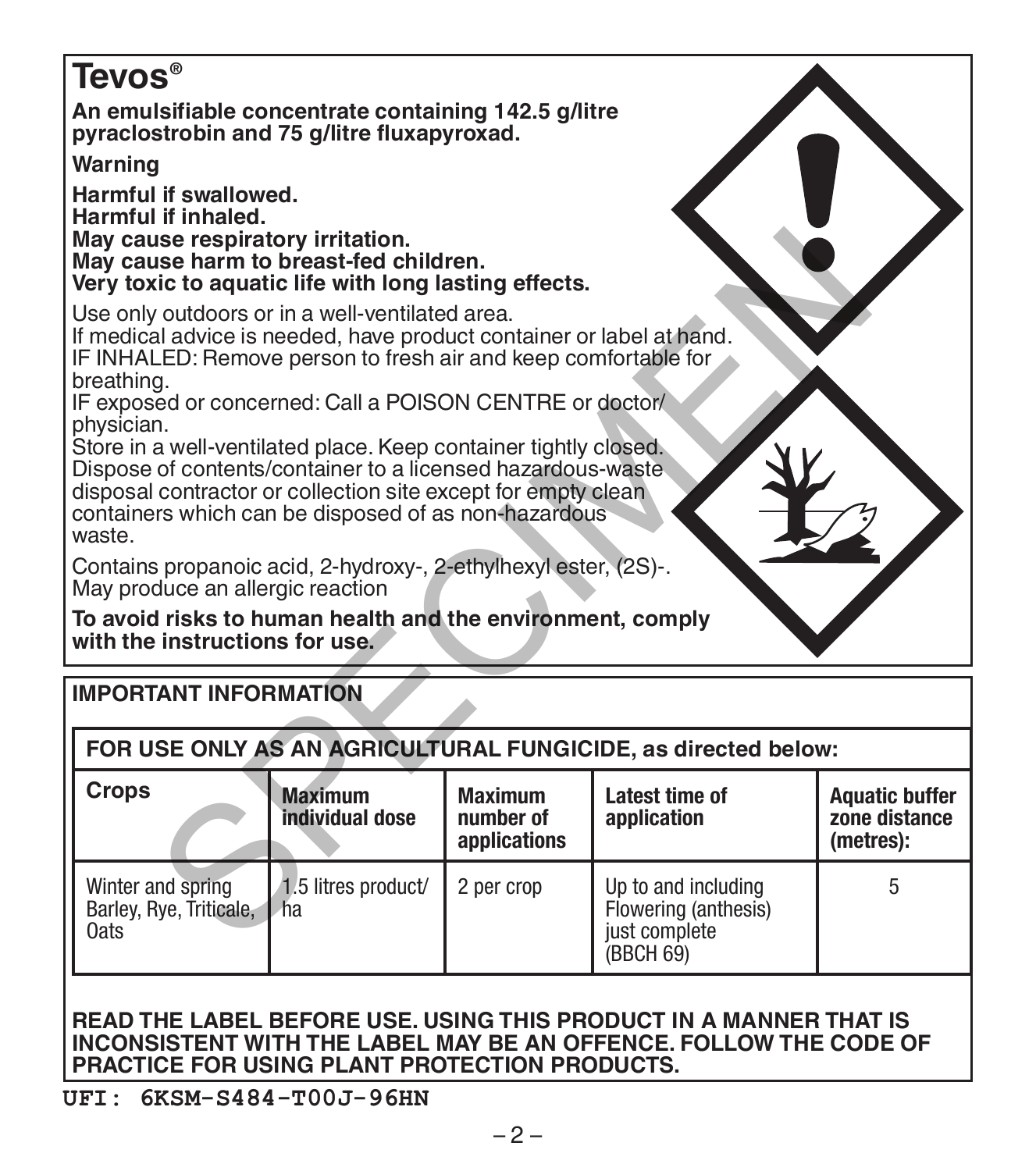## **DIRECTIONS FOR USE**

IMPORTANT: This information is approved as part of the Product Label. All instructions within this section must be read carefully in order to obtain safe and successful use of this product.

Tevos is a protectant and systemic fungicide for use in winter barley, spring barley, triticale, rye and oats.

When applied for disease control this product may increase green leaf area retention of barley, rye and triticale.

## **Restrictions/Warnings**

Extreme care must be taken to avoid drift onto nearby crops.

When applied to barley intended for malting, refer to the rate and latest timing restrictions for fluxapyroxad and pyraclostrobin given by the British Beer and Pub Association.

No more than two applications of any QoI fungicide may be made to crops of barley, oats, rye or triticale.

You must not apply more than two foliar applications of products containing complex II inhibitors (SDHIs) to any cereal crop.

After spraying, wash out sprayer thoroughly according to manufacturer's guideline and dispose of washings and clean containers according to DEFRA Code of Practice and local authority quidelines. poplied for disease control this product may increase green leaf area re<br>
e and triticale.<br>
tions/Warnings<br>
care must be taken to avoid drift onto nearby crops.<br>
polied to barley intended for malting, refer to the rate and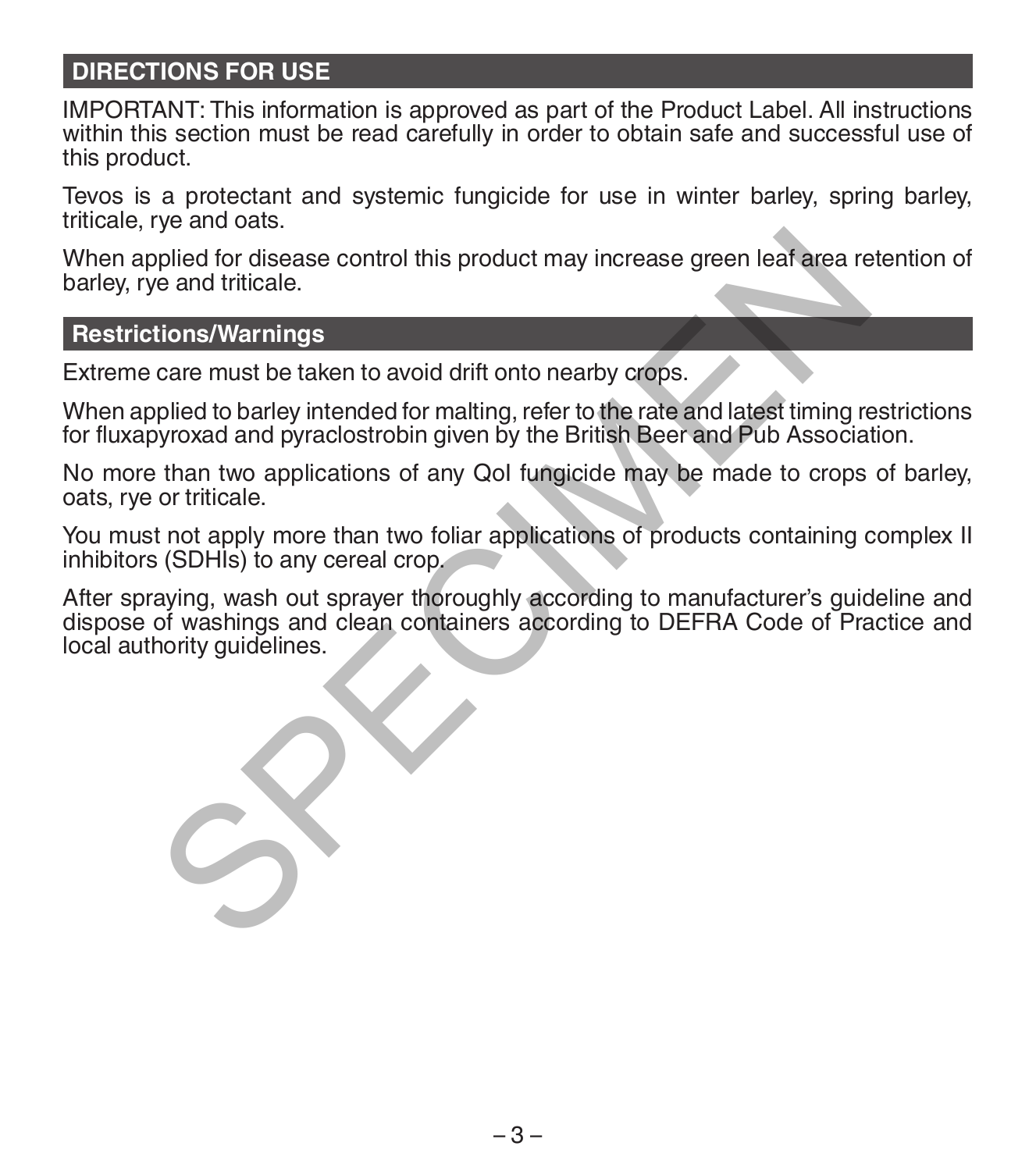## **Disease control**

Tevos is a protectant and systemic fungicide for the control of a range of diseases in winter barley, spring barley, triticale, rye and oats as summarised below:

|                                                                                                                                                                                               | Winter<br>barley | Spring<br>barley | Oats | Rye       | <b>Triticale</b>  |  |  |
|-----------------------------------------------------------------------------------------------------------------------------------------------------------------------------------------------|------------------|------------------|------|-----------|-------------------|--|--|
| Septoria tritici                                                                                                                                                                              |                  |                  | ÷    | L.        | C                 |  |  |
| Yellow rust                                                                                                                                                                                   | C                | C                | ٠    | C         | C                 |  |  |
| <b>Brown rust</b>                                                                                                                                                                             | C                | C                | ٠    | C         | C                 |  |  |
| Cromn rust                                                                                                                                                                                    |                  | ٠                | C    |           |                   |  |  |
| Rhynchosporium                                                                                                                                                                                | C                | C                |      | C         | ä,                |  |  |
| Net blotch                                                                                                                                                                                    | C                | C                | ٠    |           |                   |  |  |
| Ramularia                                                                                                                                                                                     | C                | C                | ä,   |           |                   |  |  |
| Powdery mildew                                                                                                                                                                                | <b>MC</b>        | <b>MC</b>        | MC   | <b>MC</b> | <b>MC</b>         |  |  |
| barley, rye and triticale.<br><b>Resistance Management</b>                                                                                                                                    |                  |                  |      |           |                   |  |  |
| <b>GROUP</b>                                                                                                                                                                                  |                  | 7<br>11          |      |           | <b>FUNGICIDES</b> |  |  |
| Tevos should be used in accordance with the instructions for use for the target diseases<br>at the specific growth stages indicated.                                                          |                  |                  |      |           |                   |  |  |
| Use Tevos as part of an Integrated Crop Management (ICM) strategy incorporating other<br>methods of control, including where appropriate other fungicides with a different mode<br>of action. |                  |                  |      |           |                   |  |  |
| Tevos contains pyraclostrobin, a member of the Qol cross resistance group.                                                                                                                    |                  |                  |      |           |                   |  |  |
| Tevos should be used preventatively and should not be relied upon for its curative<br>potential.                                                                                              |                  |                  |      |           |                   |  |  |

## $C =$  Control

| <b>Resistance Management</b> |  |  |  |                   |
|------------------------------|--|--|--|-------------------|
|                              |  |  |  |                   |
| <b>GROUP</b>                 |  |  |  | <b>FUNGICIDES</b> |

You must not apply more than two foliar applications of QoI containing products to any cereal crop.

Strains of barley powdery mildew resistant to QoIs are common in the UK.

Tevos contains fluxapyroxad which belongs to the SDHI (carboxamide) complex II inhibitor group of fungicides.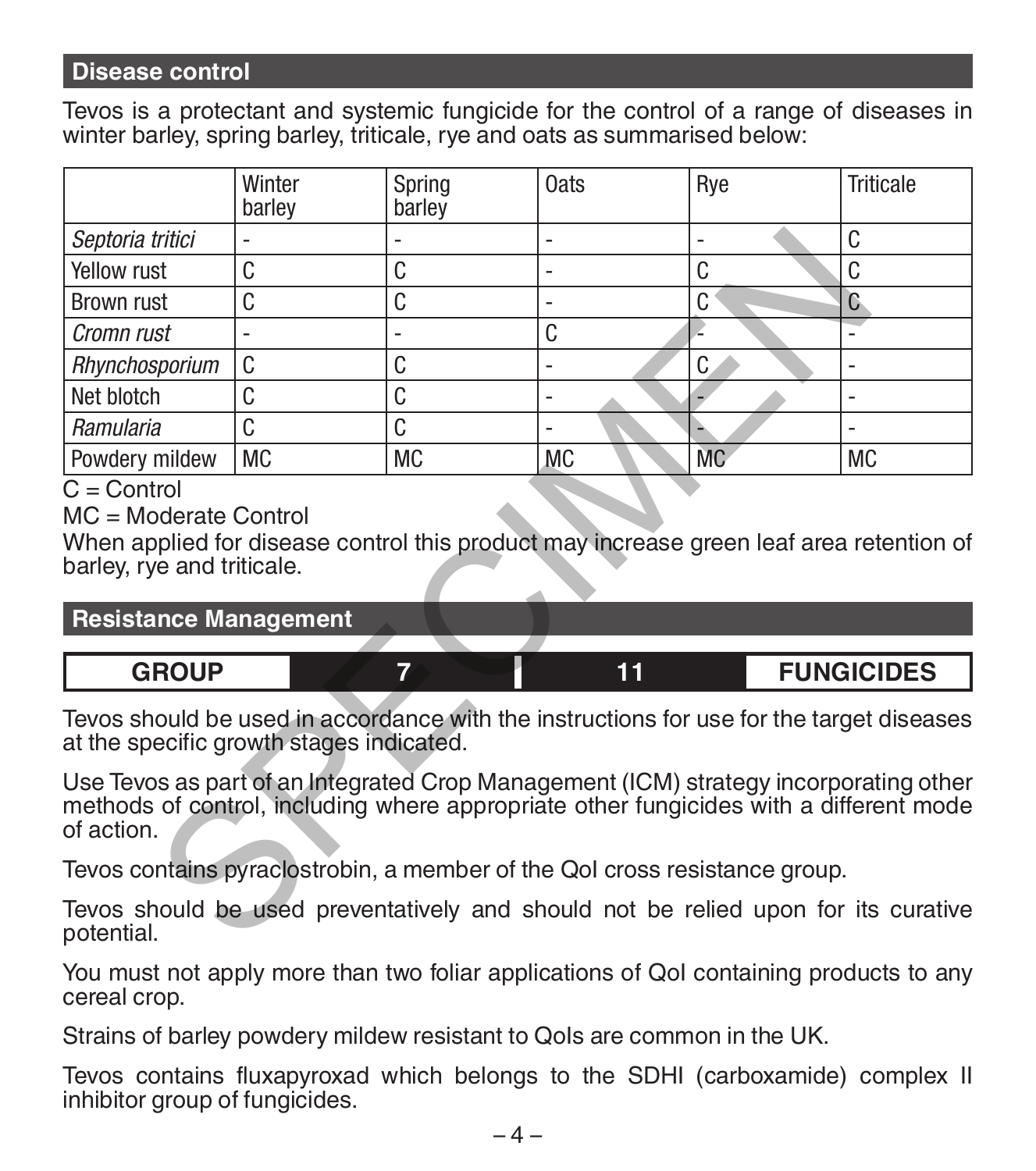To minimise the risk of resistance occurring, apply a maximum of two SDHI fungicide sprays to any cereal crop.

There is a significant risk of widespread resistance occurring in *Septoria tritici* populations in the UK. Failure to follow resistance management action may result in reduced levels of disease control.

For the control of *Septoria* leaf blotch, Tevos must always be used in mixture with another product recommended for its control, and that contains a fungicide from a different cross resistance group to SDHIs and QoIs and is applied at a dose that will give robust control

Visit the FRAG-UK website for further advice on resistance management of cereal fungicides.

#### **Crop Specific Information**

Tevos is a protectant and systemic fungicide for use in winter barley, spring barley, triticale, rye and oats.

#### **Time of Application**

Apply Tevos at the start of foliar disease attack. A maximum of two applications can be made up to and including flowering just complete in winter and spring barley, oats and rye and triticale.

Earliest timing for first application: BBCH 25

Earliest timing for second application: BBCH 30

#### **Mixing and Application**

#### **Mixing**

Half fill the spray tank with clean water and start the agitation. SHAKE THE CONTAINER WELL before use and pour in the required amount of product. Rinse any empty containers thoroughly and add rinsings to the spray tank. Add the remainder of the water and continue agitation until spraying is completed. ee group to SDHIs and Qols and is applied at a dose that will give robustive FRAG-UK website for further advice on resistance management<br>FRAG-UK website for further advice on resistance management<br>specific Information<br>a pr

When tank mixes are to be used, each product should be added separately to the spray tank, taking due note of any instructions given as to the order of mixing.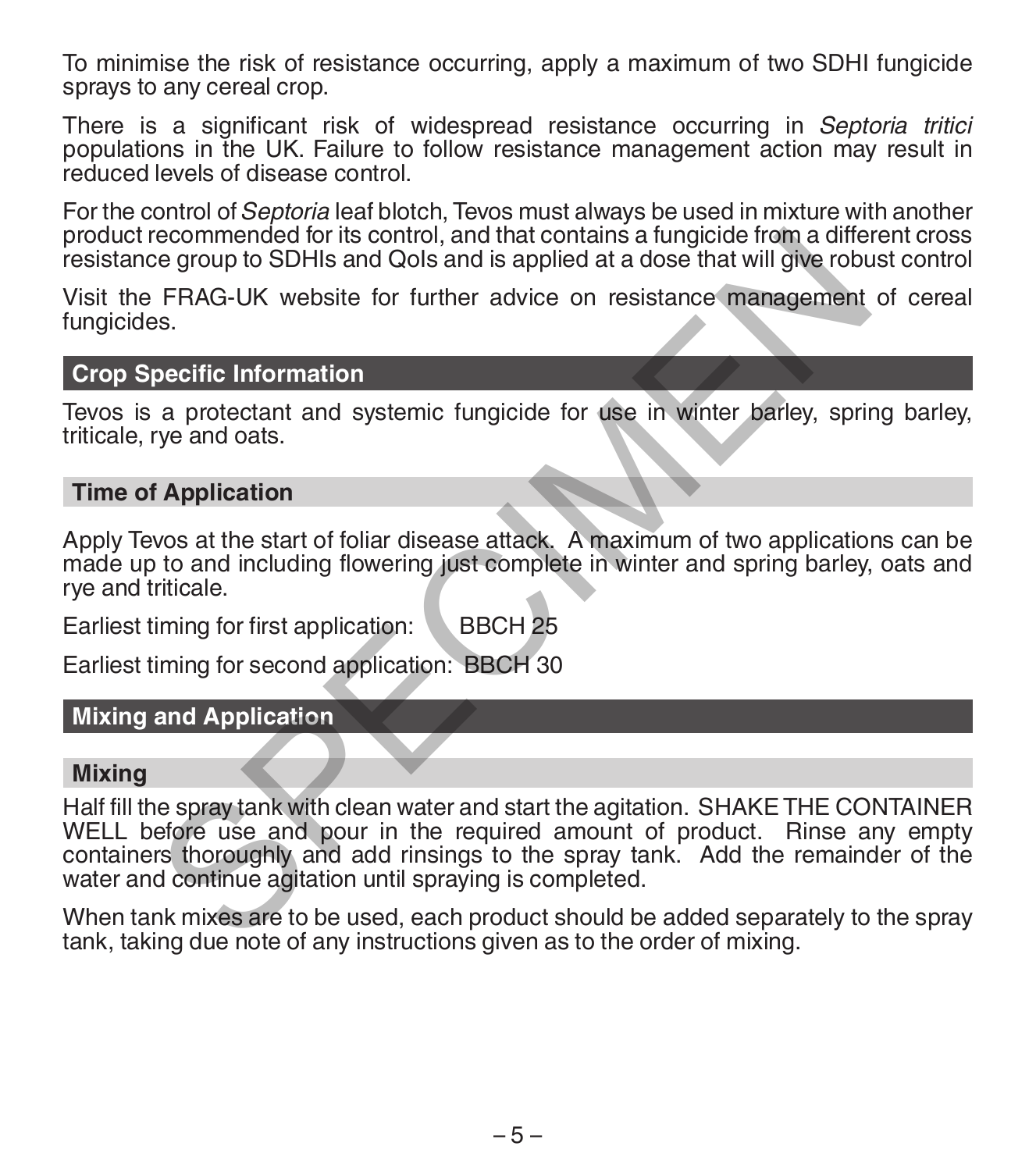## **Application**

Apply 1.5 litres of Tevos per hectare in 150 to 300 litres of water per hectare.

## Qualified recommendation

Tevos may be applied at 1.5 litres per hectare in 100 litres water per hectare, although efficacy at this reduced volume has not been evaluated. Therefore application at 100 litres water per hectare is at user's risk with regard to biological efficacy. Apply as a MEDIUM spray, as defined by BCPC.

## **Following Crops**

After treating a cereal crop with Tevos, cabbage, carrot, clover, dwarf French beans, field beans, lettuce, maize, oats, oilseed rape, onions, peas, potatoes, ryegrass, sugar beet, sunflowers, barley and wheat may be sown as the following crop. The effect of Tevos on other following crops has not been assessed.

## **Compatibility**

For details of compatibilities contact your distributor, local BASF representative, the BASF Technical Services Hotline: 0845 602 2553 or visit our website www.agriCentre.basf.co.uk.

## **Trade Mark Acknowledgments**

® = Registered trademark of BASF.

## **The following does not form part of the authorised label text.**

With many products there is a general risk of resistance developing to the active ingredients. For this reason a change in activity cannot be ruled out. It is generally impossible to predict with certainty how resistance may develop because there are so many crop and use connected ways of influencing this. We therefore have to exclude liability for damage or loss attributable to any such resistance that may develop. To help minimise any loss in activity the BASF recommended rate should in all events be adhered to. water per nectare is at user s risk with regard to biological entracty.<br>
a <u>MEDIUM</u> spray, as defined by BCPC.<br> **ng Crops**<br> **ng Crops**<br> **ng a creal crop with Tevos, cabbage, carrot, clover, dwarf Frending a creal crop with**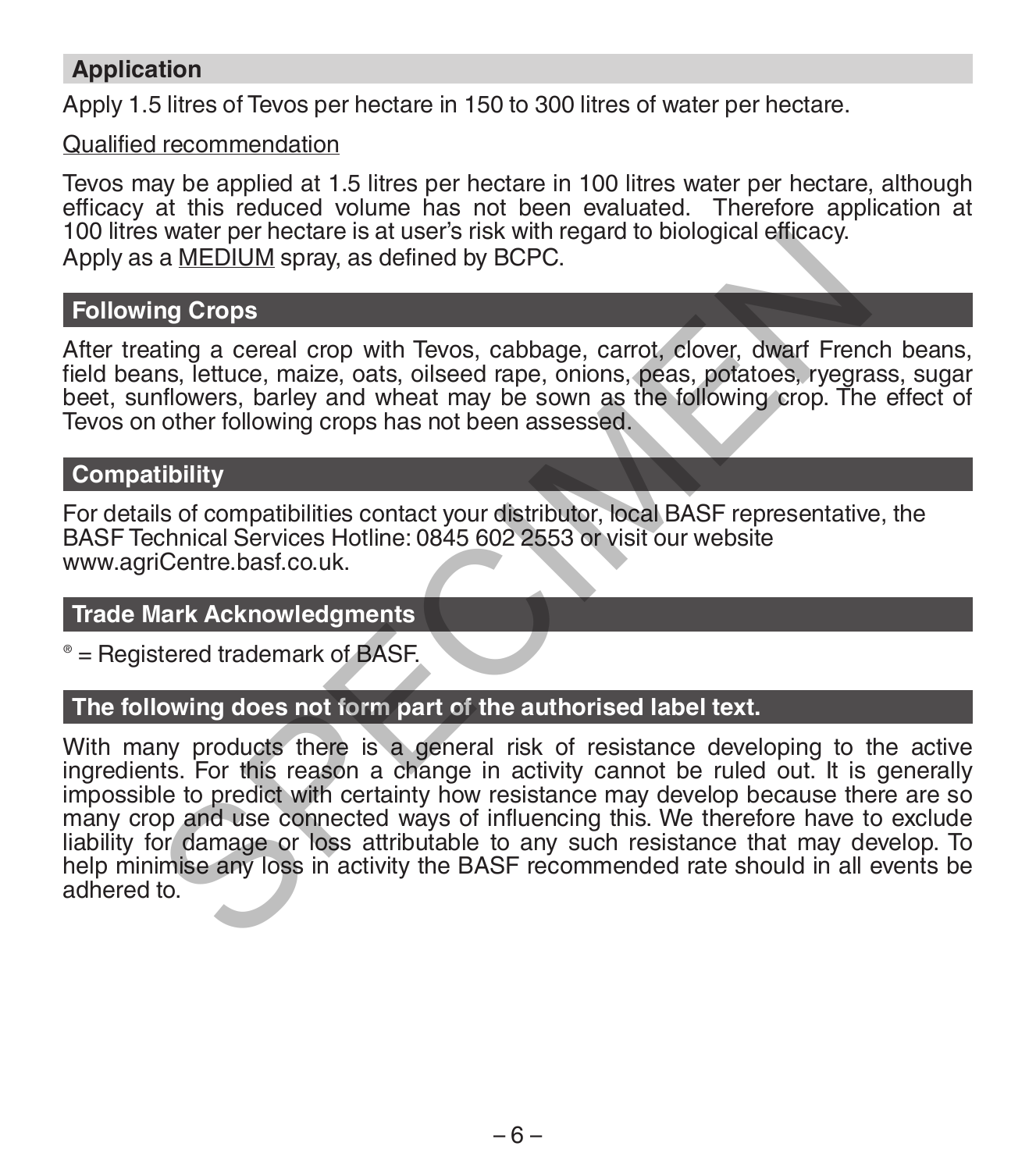Numerous, particularly regional or regionally attributable, factors can influence the activity of the product. Examples include weather and soil conditions, crop plant varieties, crop rotation, treatment times, application amounts, admixture with other products, appearance of organisms resistant to active ingredients and spraying techniques. Under particular conditions a change in activity or damage to plants cannot be ruled out. The manufacturer or supplier is therefore unable to accept any liability in such circumstances. All goods supplied by us are of high grade and we believe them to be suitable, but as we cannot exercise control over their mixing or use or the weather conditions during and after application, which may affect the performance of the material, all conditions and warranties, statutory or otherwise, as to the quality or fitness for any purpose of our goods are excluded and no responsibility will be accepted by us for any damage or injury whatsoever arising from their storage, handling, application or use; but nothing should be deemed to exclude or restrict any liability upon us which cannot be excluded or restricted under the provisions of the Unfair Contract Terms Act 1977 or any similar applicable law. table, but as we cannot exercise control over their mixing or use of the particular<br>is suring and after application, which may affect the performant<br>all conditions and warranties, statutory or otherwise, as to the quality<br>

## **Section 6 of the Health and Safety at Work Act**

## **Additional Product Safety Information**

The product label provides information on a specific pesticidal use of the product; do not use otherwise, unless you have assessed any potential hazard involved, the safety measures required and that the particular use has "off-label" approval or is otherwise permitted under the Plant Protection Product Regulations (EC) No 1107/2009.

The information on this label is based on the best available information including data from test results.

## **Safety Data Sheet**

To access the Safety Data Sheet for this product scan the QR code or use the weblink below:



http://www.agricentre.basf.co.uk/go/Tevos/MSDS

Alternatively, contact your supplier.